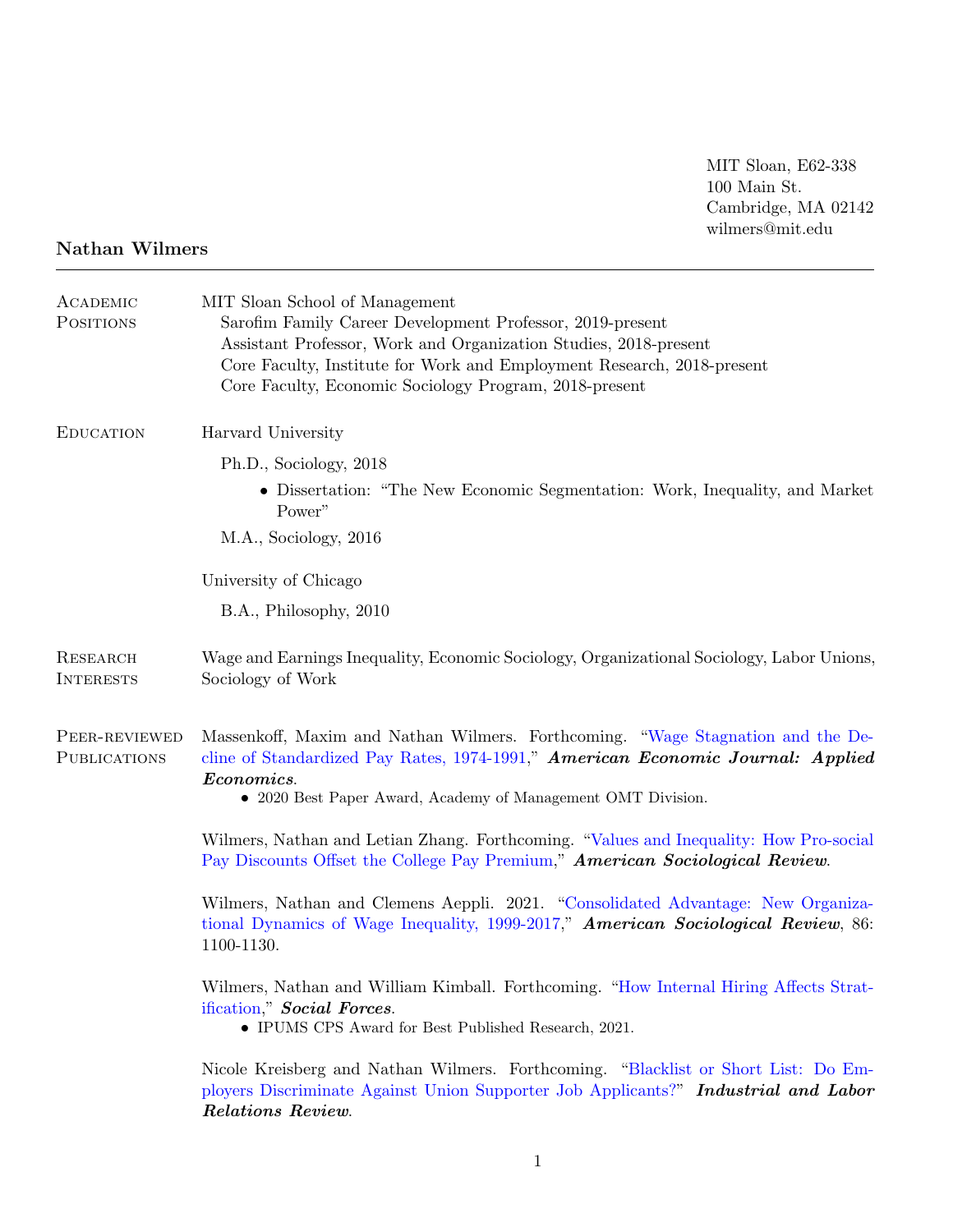Wilmers, Nathan. 2020. ["Job Turf or Variety: Task Structure as a Source of Organizational](https://doi.org/10.1177/0001839220909101) [Inequality,](https://doi.org/10.1177/0001839220909101)" Administrative Science Quarterly, 65: 1018-1057.

- ASQ Dissertation Award, 2021
- Finalist, Scholarly Achievement Award from the Human Resources Division of AOM, 2021

Wilmers, Nathan. 2019. ["Solidarity Within and Across Workplaces: How Cross-Workplace](https://doi.org/10.7758/RSF.2019.5.4.07) [Coordination Affects Earnings Inequality,](https://doi.org/10.7758/RSF.2019.5.4.07)" Russell Sage Foundation Journal of the Social Sciences, 5: 190-215.

Desmond, Matthew and Nathan Wilmers. 2019. ["Do the Poor Pay More for Housing?](https://doi.org/10.1086/701697) [Exploitation, Profit, and Risk in Rental Markets,](https://doi.org/10.1086/701697)" American Journal of Sociology, 124: 1090-1124.

Wilmers, Nathan. 2018. ["Wage Stagnation and Buyer Power: How Buyer-Supplier Re](https://doi.org/10.1177/0003122418762441)[lations Affect U.S. Workers' Wages, 1978-2014,](https://doi.org/10.1177/0003122418762441)" American Sociological Review, 83: 213-242.

Wilmers, Nathan. 2017. ["Does Consumer Demand Reproduce Inequality? High-income](https://doi.org/10.1086/692063) [Consumers, Vertical Differentiation and the Wage Structure,](https://doi.org/10.1086/692063)" American Journal of Sociology, 123: 178-231.

- Winner, Granovetter Award for Best Paper in Economic Sociology (ASA), 2018
- Co-winner, Consumers and Consumption Graduate Student Award (ASA), 2017
- Honorable Mention, Consumers and Consumption Distinguished Scholarly Publication Award (ASA), 2017

Wilmers, Nathan. 2017. ["Labor Unions as Activist Organizations: A Union Power Ap](https://doi.org/10.1093/sf/sow108)[proach to Estimating Union Wage Effects,](https://doi.org/10.1093/sf/sow108)" Social Forces, 95: 1451-1478.

UNDER REVIEW Massenkoff, Maxim and Nathan Wilmers. ["Economic Outcomes of Strikers in an Era of](http://maximmassenkoff.com/papers/Strikes_20220225.pdf) [Weak Unions,](http://maximmassenkoff.com/papers/Strikes_20220225.pdf)" Revise and Resubmit, Journal of Labor Economics.

> Engzell, Per and Nathan Wilmers. ["Firms and the Intergenerational Transmission of Labor](https://osf.io/preprints/socarxiv/mv3e9/) [Market Advantage,](https://osf.io/preprints/socarxiv/mv3e9/)" Revise and Resubmit, American Sociological Review.

> Aeppli, Clem and Nathan Wilmers. "US Earnings Inequality Has Stopped Growing Since 2012," Revise and Resubmit, Proceedings of the National Academy of Sciences.

> Wilmers, Nathan, Di Tong and Victoria Zhang. "Between-firm Inequality and Informal Social Relations," Revise and Resubmit, Administrative Science Quarterly.

> Knight, Carly and Nathan Wilmers. "The Dynamics of Managerial Ideologies: Ideological Reorientation in the Transformation of Work, 1935-2005," Revise and Resubmit, Administrative Science Quarterly.

> Wilmers, Nathan and Per Lundborg. "Enclaves and Obligations: How Family Hiring Affects Earnings Inequality," Revise and Resubmit, American Journal of Sociology.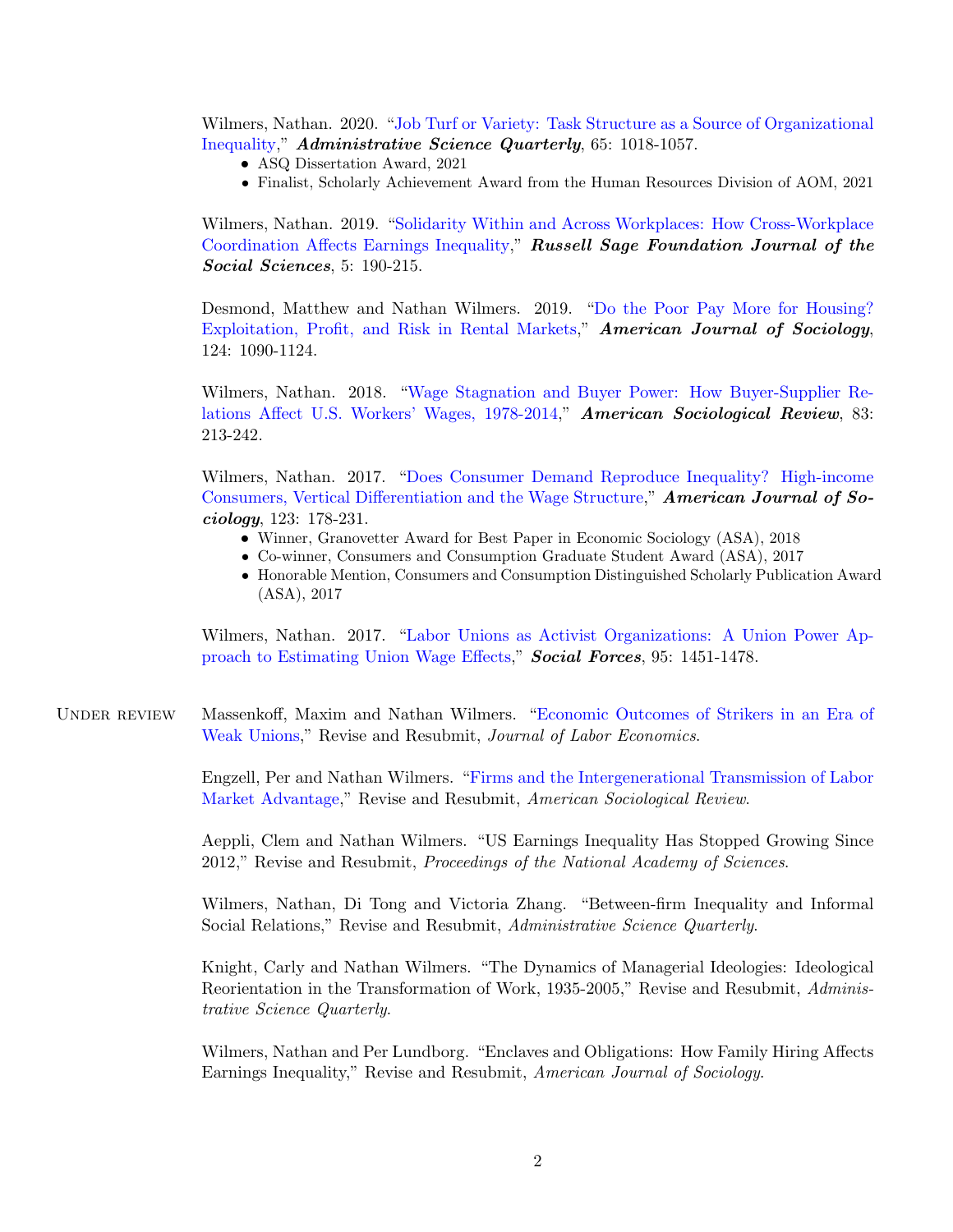|                       | Eidlin, Barry and Nathan Wilmers. "Does Democracy Pay? Determinants of Organiza-<br>tional Effectiveness in Labour Unions," under review.                                                                                                             |
|-----------------------|-------------------------------------------------------------------------------------------------------------------------------------------------------------------------------------------------------------------------------------------------------|
| IN PREPARATION        | Nelson, Dylan, Nathan Wilmers and Letian Zhang. "Job Upgrading and Discretion: Where<br>Do High-Paying Jobs Come from?"                                                                                                                               |
|                       | Massenkoff, Maxim and Nathan Wilmers. "Integration and the Black-White Wage Gap in<br>the 1970s and 1980s."                                                                                                                                           |
|                       | Kelly, Erin L., Hazhir Rahmandad, Nathan Wilmers and Aishwarya Yadama. "Employer<br>Practices and Worker Outcomes."                                                                                                                                   |
| OTHER<br>PUBLICATIONS | Wilmers, Nathan. 2022. Invited comment, "Frames or social structures?"<br>Comment<br>on "Making sense of (mis)matched frames of reference: A dynamic cognitive theory of<br>(in)stability in HR practices." <b>Industrial Relations.</b>              |
|                       | Wilmers, Nathan. 2021. Review of Sandy Jacoby's Labor in the Age of Finance (Princeton<br>University Press 2021). Perspectives on Work.                                                                                                               |
|                       | Wilmers, Nathan. 2021. Review of Shaun Richman's Tell the Bosses We're Coming: A<br>New Action Plan for Workers in the 21st Century (MR Press 2020). Contemporary<br>Sociology.                                                                       |
|                       | Wilmers, Nathan. 2020. Review of Janice Fine; Linda Burnham; Kati Griffith; Minsun Ji;<br>Victor Narro; and Steven Pitts, No One Size Fits All: Worker Organization, Policy, and<br>Movement in a New Economic Age (LERA 2018). Work and Occupations. |
|                       | Wilmers, Nathan. 2017. "Sociological Perspectives on Economic Inequality," Cambridge<br>Handbook of Sociology, ed. Korgen, Kathleen. New York: Cambridge University Press.                                                                            |
| <b>AWARDS</b>         | Best Symposium Award, Academy of Management OMT Division, 2022                                                                                                                                                                                        |
|                       | Upjohn Institute Early Career Research Award, 2022                                                                                                                                                                                                    |
|                       | IPUMS CPS Award for Best Published Research, 2022                                                                                                                                                                                                     |
|                       | Best Dissertation Article Award, Administrative Science Quarterly, 2021                                                                                                                                                                               |
|                       | Finalist, Scholarly Achievement Award from the Human Resources Division of AOM, 2021                                                                                                                                                                  |
|                       | Best Paper Award, Academy of Management OMT Division, 2020                                                                                                                                                                                            |
|                       | ASA Granovetter Award for Best Paper in Economic Sociology, 2018                                                                                                                                                                                      |
|                       | Co-winner, ASA Consumers and Consumption Graduate Student Award, 2017                                                                                                                                                                                 |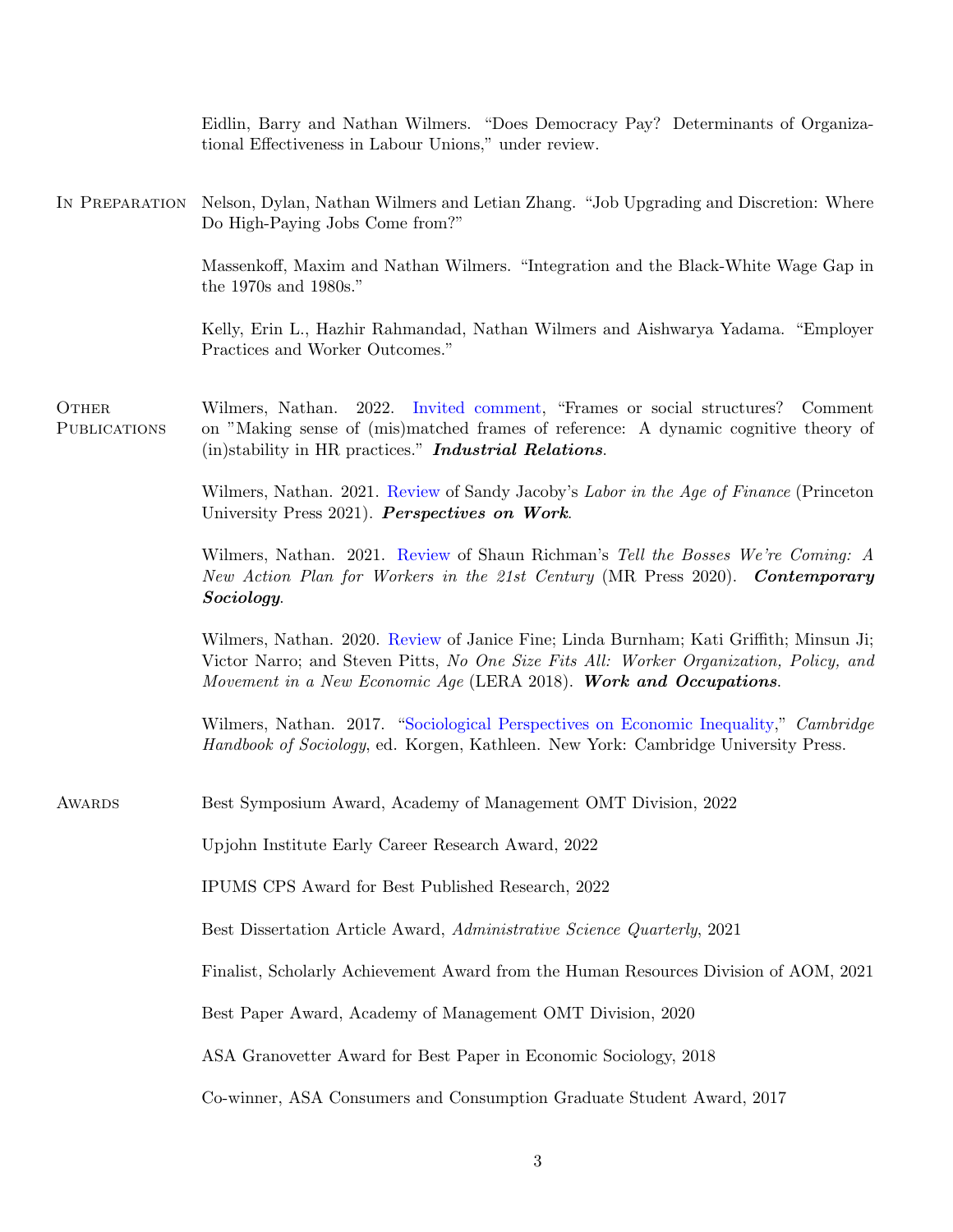Honorable Mention, ASA Consumers and Consumption Distinguished Scholarly Publication Award, 2017

Presidential Scholar in Harvard Graduate School of Arts and Sciences, 2012

GRANTS AND **FELLOWSHIPS** Junior Faculty Research Assistance Program Award, MIT Sloan: "Social Capital and Between-firm Inequality," 2021

> Abdul Latif Jameel World Education Lab (J-WEL), Workforce Learning Innovation Research Grant: "Bridging Tasks as a Source of Wage Growth for Low-wage Workers," 2020

> Urban Institute, Workrise: "Bridging Tasks as a Source of Wage Growth for Low-wage Workers," 2020

> Junior Faculty Research Assistance Program Award, MIT Sloan: "Wage Stagnation and the Transformation of Pay Practices," 2020

> Russell Sage Foundation Research Grant: "Wage Stagnation and the Transformation of Pay Practices," 2019

> Washington Center for Equitable Growth Research Grant: "Between Exclusion and Cumulative Advantage: Effects of Within-Organization Mobility on Inequality," 2019

> Institute for Work and Employment Research Faculty Grant: "Between Exclusion and Cumulative Advantage: Effects of Within-Organization Mobility on Inequality," 2018

> Washington Center for Equitable Growth Doctoral Research Grant: "Unions, Managers and Monopolies: How Concentration and Managerial Power Contribute to Rising Wage Inequality," 2017

Harvard GSAS Completion Fellowship, 2017

Social Sciences & Humanities Research Council of Canada: "Does Democracy Pay? Determinants of Organizational Effectiveness in Labour Unions" (Co-PI with Barry Eidlin), 2017

Fonds de recherche du Québec, Research Grant: "Organizational Democracy and Effectiveness: Is There a Tradeoff? The Case of Labour Unions" (Co-PI with Barry Eidlin), 2017

Institute for Quantitative Social Science Graduate Research Grant, 2017

National Science Foundation Doctoral Dissertation Improvement Grant: "Market Concentration, Skill Segregation, and Rising Wage Inequality" (Co-PI with Bruce Western), 2017

Weatherhead Initiative on Gender Inequality Small Research Grant, 2016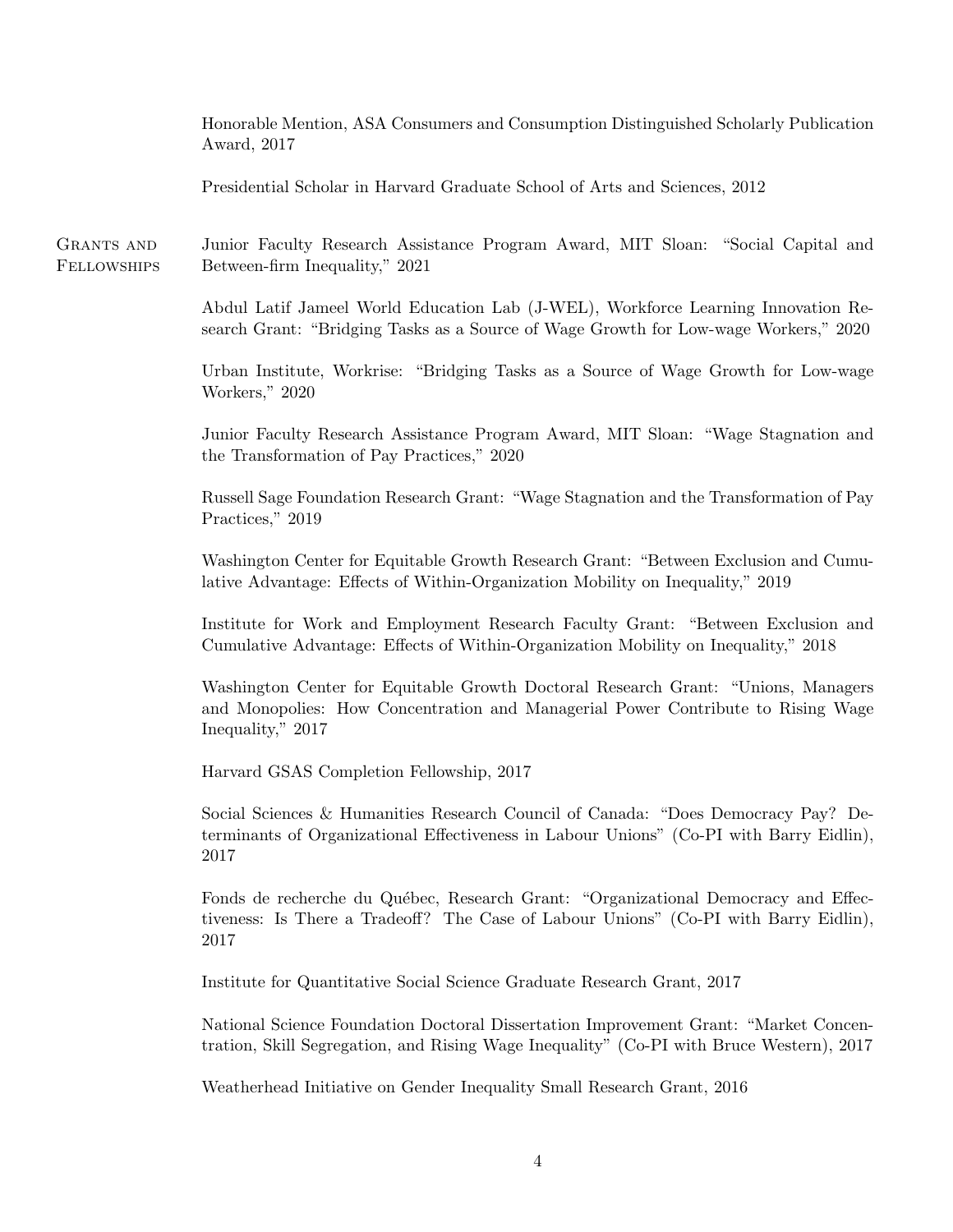|                          | Center for American Political Studies Seed Grant (2), 2016                                                                                                                                                                                                                                                                                                                                                                                                                                               |
|--------------------------|----------------------------------------------------------------------------------------------------------------------------------------------------------------------------------------------------------------------------------------------------------------------------------------------------------------------------------------------------------------------------------------------------------------------------------------------------------------------------------------------------------|
|                          | Swedish Research Council, Graduate Research Opportunities Worldwide, 2015                                                                                                                                                                                                                                                                                                                                                                                                                                |
|                          | National Science Foundation, Graduate Research Opportunities Worldwide, 2015                                                                                                                                                                                                                                                                                                                                                                                                                             |
|                          | Center for American Political Studies Seed Grant (1), 2014                                                                                                                                                                                                                                                                                                                                                                                                                                               |
|                          | National Science Foundation, Graduate Research Fellowship, 2013                                                                                                                                                                                                                                                                                                                                                                                                                                          |
|                          | Multidisciplinary Program in Inequality and Social Policy, Harvard University, Doctoral<br>Research Grant, 2013                                                                                                                                                                                                                                                                                                                                                                                          |
| INVITED<br>PRESENTATIONS | "Wage Stagnation and Pay Practices"<br>• Labor-Public Seminar, Harvard Economics. 2021.<br>• NYU Abu Dhabi, Social Research and Public Policy. 2021.<br>• University of Oxford, Nuffield College, "Economics of Alternative Work Arrange-<br>ments." 2020.                                                                                                                                                                                                                                               |
|                          | "Organizational Social Capital and Inequality"<br>• Harvard Business School Strategy Seminar. 2021.<br>• Institute for Advanced Study in Toulouse, Conference in Political Science and Po-<br>litical Economy: Inequality, Migration, and Organized Interests. 2021.<br>• Yale Center for Empirical Research on Stratification and Inequality. 2021.<br>• London Business School Strategy and Entrepreneurship Seminar. 2021.<br>• American Sociological Association Annual Meeting invited panel. 2022. |
|                          | "Consolidated Advantage: The New Organizational Dynamics of Wage Inequality, 1999-<br>2017"<br>• Wharton School, Management Department. 2021.<br>• Michigan Ross, Strategy Seminar. 2021.<br>• Berkeley Haas School of Business, Management of Organizations. 2020.<br>• Cornell Department of Sociology. 2020.<br>• MIT Institute for Work and Employment Relations. 2020.                                                                                                                              |
|                          | "The Effects of Strikes on Businesses"<br>• American Sociological Association Annual Meeting invited panel, "The Rise and<br>Fall of Unions." 2020.                                                                                                                                                                                                                                                                                                                                                      |
|                          | "Between-firm Relations and Economic Inequality."<br>• MaxPo-MPIfG Seminar: States, Sectors, Firms, Growth. 2019.                                                                                                                                                                                                                                                                                                                                                                                        |
|                          | "Organizations and Inequality: Sorting and Wage Premiums."<br>• Harvard Business School, NerdLab. 2019.                                                                                                                                                                                                                                                                                                                                                                                                  |
|                          | "Product Market Competition and Wage Inequality: Evidence from the Occupational Em-<br>ployment Survey and the Quarterly Census of Employment and Wages."                                                                                                                                                                                                                                                                                                                                                |
|                          |                                                                                                                                                                                                                                                                                                                                                                                                                                                                                                          |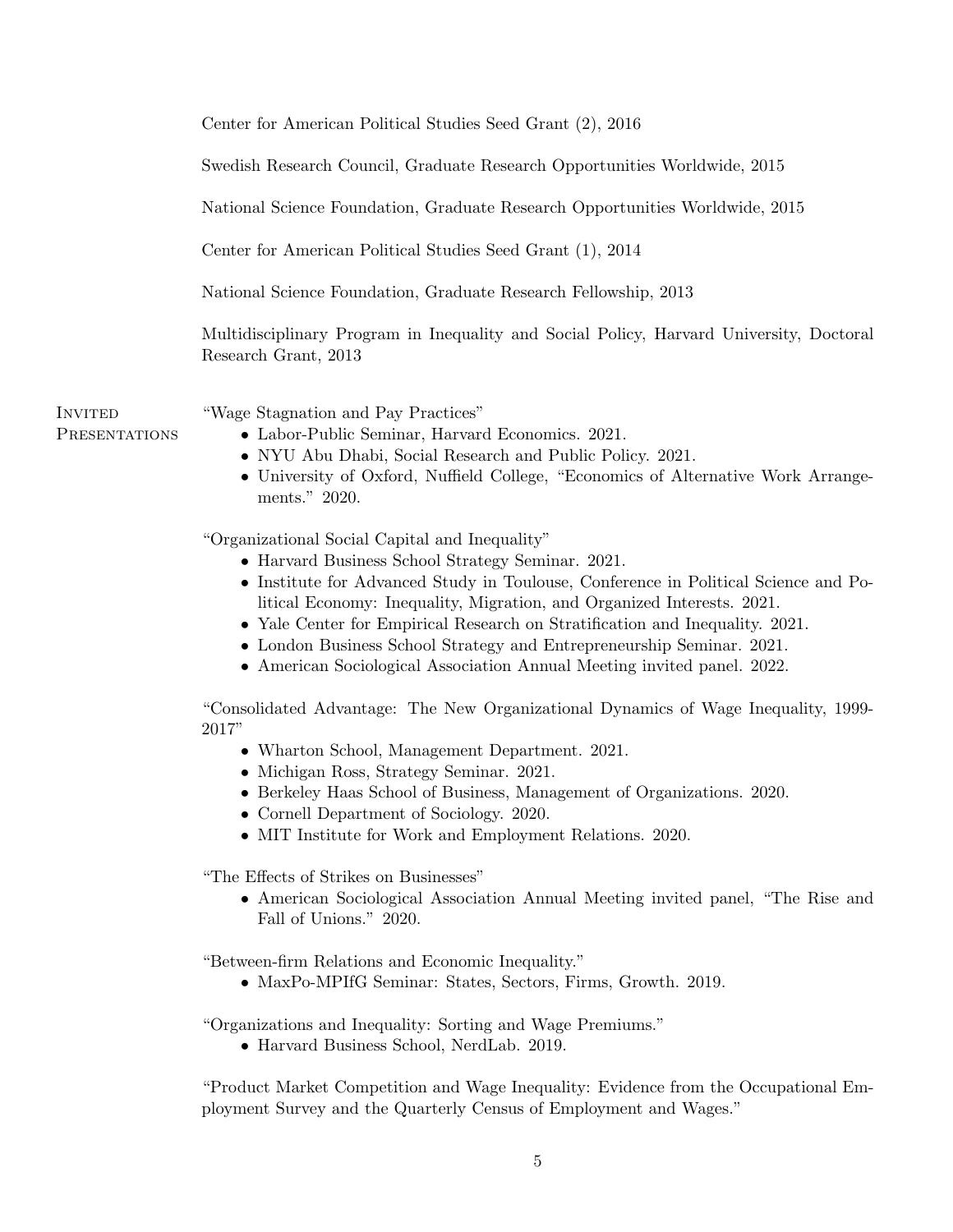• Bureau of Labor Statistics, Brownbag Seminar. 2018.

"Wage Stagnation and Buyer Power: How Buyer-Supplier Relations Affect U.S. Workers' Wages, 1978-2014"

- Labor & Antimonopoly Network. 2022.
- MIT/Harvard Economic Sociology Seminar. 2017.
- Social Demography Seminar, Harvard Center for Population and Development Studies. 2017.

"Labor Unions as Activist Organizations: A Union Power Approach to Estimating Union Wage Effects"

• Swedish Institute for Social Research, Labor Economics Brownbag Seminar. 2015.

**CONFERENCE PRESENTATIONS**  "Values and Inequality: How Pro-social Pay Discounts Offset the College Pay Premium," • Academy of Management. 2021.

"Organizational Social Capital and Inequality"

- American Sociological Association Annual Meeting. 2021.
- People & Organizations Conference. 2021.

"Blacklist or Short List: Do Employers Discriminate Against Union Supporter Job Applicants?"

• Labor and Employment Relations Association. 2021.

"Wage Stagnation and the Rise of Merit Pay, 1974-1991"

- Academy of Management. 2020.
- European Group for Organizational Studies. 2020.
- Population Association of America. 2020.
- Junior Faculty Organizational Theory Conference. 2019.
- People & Organizations Conference. 2019.

"Consolidated Advantage: The New Organizational Dynamics of Wage Inequality, 1999- 2017"

- Washington Center for Equitable Growth, 2020.
- American Sociological Association. 2020.
- People & Organizations Conference. 2020.

"Seeing Like a Corporation: Changing Conceptions of the Employee, 1935-2005"

• Social Science History Association. 2019.

"Job Turf or Variety: Task Structure as a Source of Organizational Inequality"

- Labor and Employment Relations Association. 2020.
- BRIQ Workshop on Firms, Jobs and Inequality. 2018.
- Junior Faculty Organizational Theory Conference. 2018.
- American Sociological Association. 2018.

"Labor Union Structure: Centralization, Density and Democracy"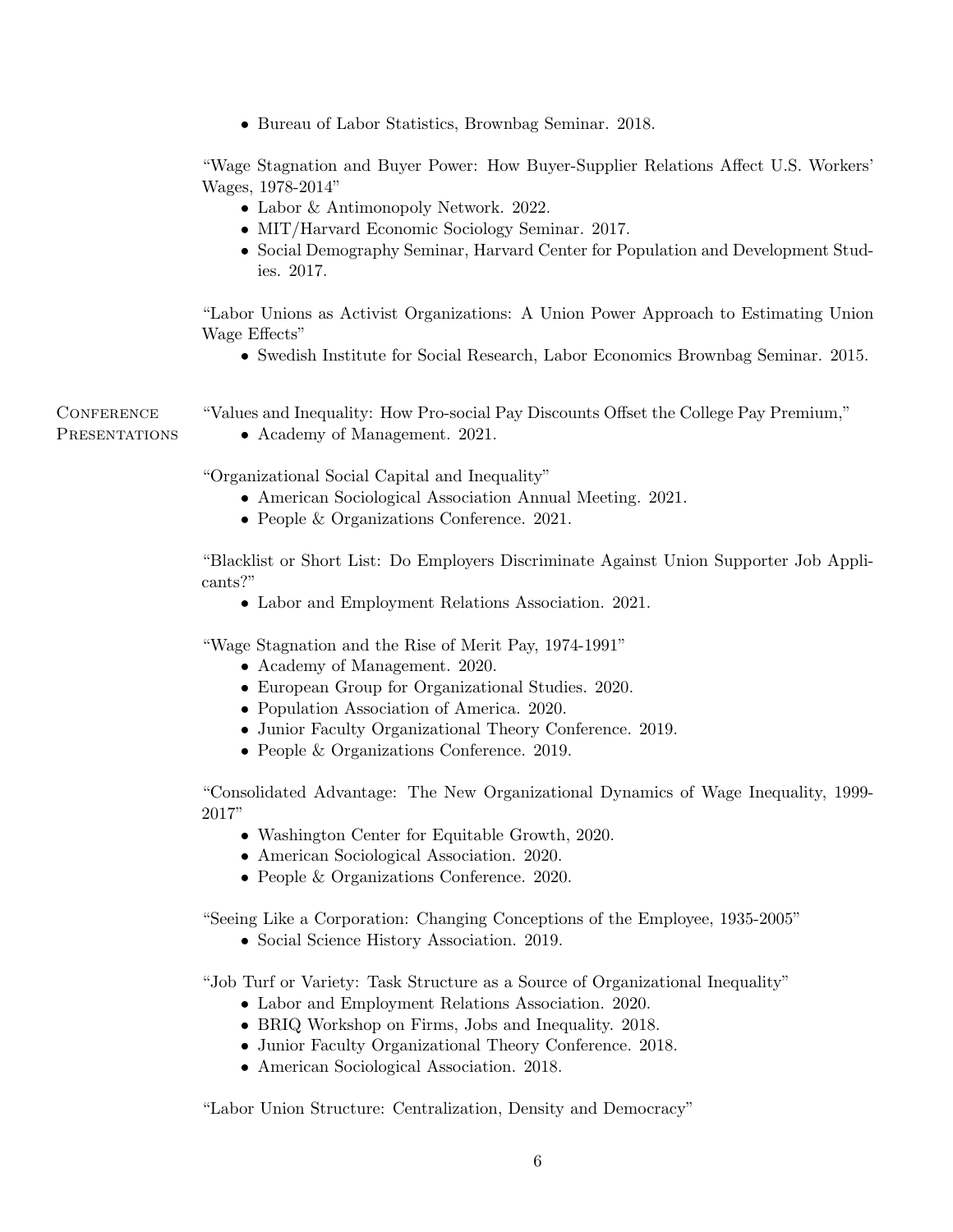• Labor and Employment Relations Association. 2018.

"Solidarity Within and Across Workplaces: How Cross-Workplace Coordination Affects Earnings Inequality"

• Changing Job Quality: Causes, Consequences, and Challenges (Russell Sage Foundation and W.K. Kellogg Foundation). 2018.

"Wage Stagnation and Buyer Power: How Buyer-Supplier Relations Affect U.S. Workers' Wages, 1978-2014"

- American Sociological Association Annual Meeting. 2017.
- Economic Sociology/Organizations, Occupations and Work Mini-conference. 2017.
- Academy of Management Annual Meeting. 2017.

"The New Industrial Segmentation: Inequality, Economic Dynamism and Market Position"

• RC28 Social Stratification and Mobility Summer Meeting. 2017.

"Do the Poor Pay More for Housing? Exploitation and Profit-Seeking in Rental Markets"

• American Sociological Association Annual Meeting. 2017.

"Task Reallocation and Earnings Inequality: Using Nepotistic Hiring to Study Earnings Effects of Task Reallocation"

• Aage Sørensen Memorial Conference. 2016.

"Between-firm Earnings Inequality: New Evidence from Large Firms, 1950-2014"

• Social Science History Association. 2015.

"Labor Unions as Activist Organizations: A Union Power Approach to Estimating Union Wage Effects"

• American Sociological Association Annual Meeting. 2015.

"Can High Income Consumers Increase Within-Industry Wage Inequality?"

- Aage Sørensen Memorial Conference. 2015.
- American Sociological Association Annual Meeting. 2014.
- Affiliations Visiting Assistant Professor, Strategy & Entrepreneurship. London Business School, Fall 2021

Faculty, Institute for Work and Employment Research, MIT, 2018-present

Faculty, Economic Sociology Program, MIT, 2018-present

Visiting Researcher, Bureau of Labor Statistics, 2017-present

Special Sworn Status, US Census Bureau, 2016-present

CASBS Summer Institute on Organizations and Their Effectiveness, 2018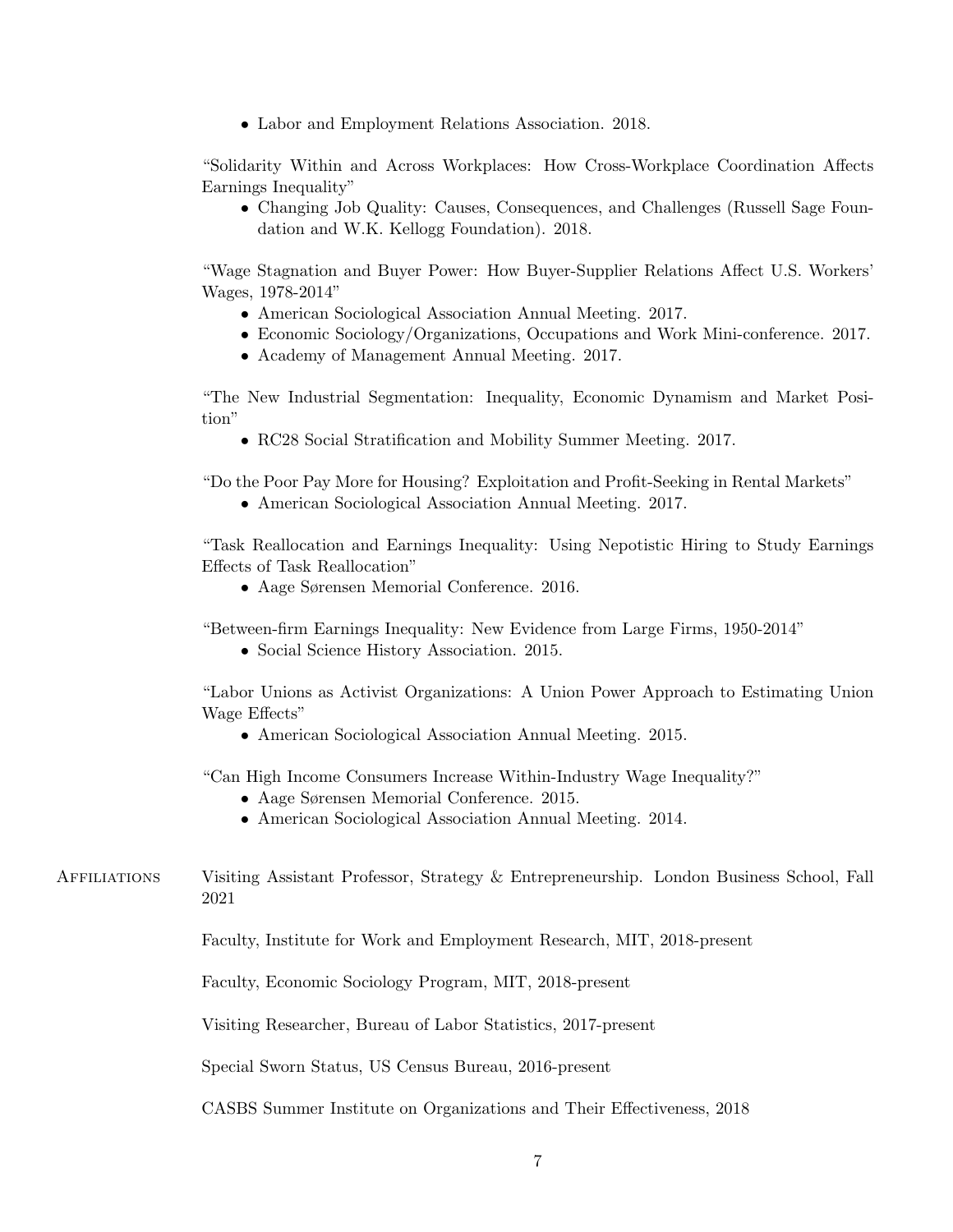|                                      | Visiting Researcher, Swedish Institute for Social Research (SOFI), 2015                               |
|--------------------------------------|-------------------------------------------------------------------------------------------------------|
|                                      | Fellow, Harvard Multidisciplinary Program in Inequality and Social Policy, 2013-2018                  |
| <b>TEACHING</b><br><b>EXPERIENCE</b> | 15. S19: Employer Practices and Employee Outcomes, Spring 2021<br>Co-instructor                       |
|                                      | 15.311: Organizational Processes, Fall 2020<br>Instructor                                             |
|                                      | 15.311: Organizational Processes, Fall 2019<br>Instructor                                             |
|                                      | 15.311: Organizational Processes, Fall 2018<br>Instructor                                             |
|                                      | SOC 97: Sociological Theory, Fall 2014 and Spring 2015.<br><b>Teaching Fellow</b>                     |
|                                      | • Certificate of Distinction, Harvard Bok Center for Teaching and Learning                            |
| PROFESSIONAL<br><b>SERVICE</b>       | Member, LERA Program Committee, 2022 and 2023.                                                        |
|                                      | Member, Best Paper Award Subcommittee, AOM Organizational and Management Theory,<br>2022.             |
|                                      | Co-coordinator, MIT Institute for Work and Employment Research Seminar, 2021.                         |
|                                      | Chair, Committee for Zelizer Award for Best Book in Economic Sociology, 2021.                         |
|                                      | Session Organizer, ASA Economic Sociology Section, 2021.                                              |
|                                      | Member, Responsible Research Award Subcommittee, AOM Organizational and Manage-<br>ment Theory, 2021. |
|                                      | Member, Research Committee, AOM Organizational and Management Theory, 2021 and<br>2022.               |
|                                      | Co-coordinator, MIT Economic Sociology Seminar, 2020-2021.                                            |
|                                      | Council Member, ASA Economic Sociology Section, 2019-2022.                                            |
|                                      | Faculty Steering Committee, Good Companies, Good Jobs Initiative at MIT Sloan, 2018-<br>present.      |
|                                      | Chair, Committee for Granovetter Award for Best Paper in Economic Sociology, 2019.                    |
|                                      |                                                                                                       |